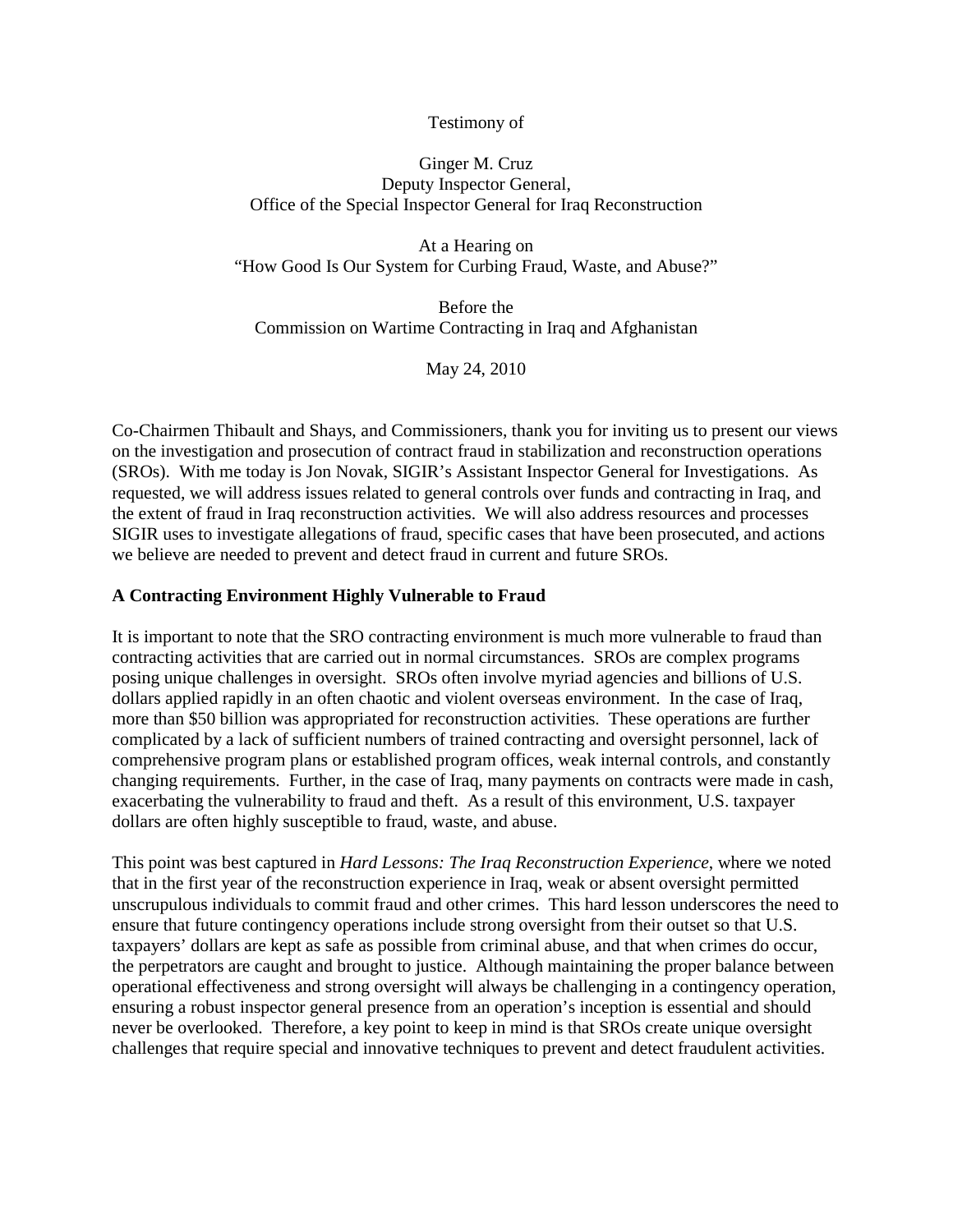# **Extent of Fraud in Iraq Reconstruction Activities**

While we have no basis for calculating the exact impact of undetected fraud on funds appropriated for reconstruction activities, we can say that our investigative work has identified a significant number of instances where fraud occurred in the contracting processes. As of May 2010, SIGIR's investigations have led to 42 indictments, 32 convictions, and \$72.4 million in fines, restitutions, and other monetary results. In addition, there exists one sealed indictment, one signed plea agreement, and at least 15 more draft indictments being prepared against other suspects at this time. Including cases with pending charges, we have more than 60 investigations where we expect judicial criminal action. Our caseload of 113 investigations is also steadily expanding, and the pool of subjects keeps growing.

The types of criminal activity and the programs looted vary. To date, SIGIR's investigators have uncovered bribery and kickbacks between contract officials and contractors; extortion by contracting officials; embezzlements; thefts of cash and equipment by officials and contractor employees; bribery of Iraqi officials; and fraud by U.S. and allied contractors. Moreover, officials of the Departments of Defense (DoD) and State (DoS), as well as of non-governmental organizations, have all been found to have been involved in criminal activity. Both senior and junior officers and enlisted personnel in the U.S. military—up to the rank of full colonel—have been convicted of reconstruction-related crimes. Military personnel from coalition partner countries have also been convicted, as have the owners and employees of contracting firms, and civilian employees of the U.S. government. While many of the weaknesses that contributed to a criminally susceptible environment have been addressed over the past six years (for example, more contracting officers have been added to DoD's acquisition corps), others have not.

### **SIGIR Investigative Resources and Processes**

The SIGIR Investigations program began with a staff of 5 civilians and 3 contractors in 2004, increasing gradually to a total of 24 in fiscal year 2007. Currently, SIGIR's Investigations Directorate is staffed by 36 highly experienced professionals in the United States and Iraq who are closely matched to the specific investigative problems we encounter. Our investigators have expertise in conducting analyses of complex financial and business records, in tracing funds domestically and internationally, and in investigating contracting and complex white-collar fraud, to name a few. They understand the cultures ofDoD and DoS and have experience working overseas and contacts with law enforcement personnel around the world. In addition to our experienced investigators, SIGIR has supplemented our staff with support personnel who speak and read Arabic, including former officials from DoD and DoS who have worked in Iraq for several years.

I want to highlight five key processes that enhanced SIGIR's investigative capabilities and results.

The first relates to the evolution of SIGIR's working relationship with the Department of Justice (DOJ) and other law enforcement agencies. Prior to 2007, SIGIR presented its Iraq-related fraud cases to the Criminal and Antitrust Divisions at DOJ. However, these divisions had, and still have, limited resources, given the dozens of investigative agencies in the federal government that they support. To obtain additional prosecution support, SIGIR began to take its cases to individual Assistant U.S. Attorneys in U.S. Attorney's Offices across the country. SIGIR also reached out to foreign law enforcement entities on prosecutions involving foreign subjects who had defrauded a U.S.-funded reconstruction program. SIGIR's agents then worked jointly with these foreign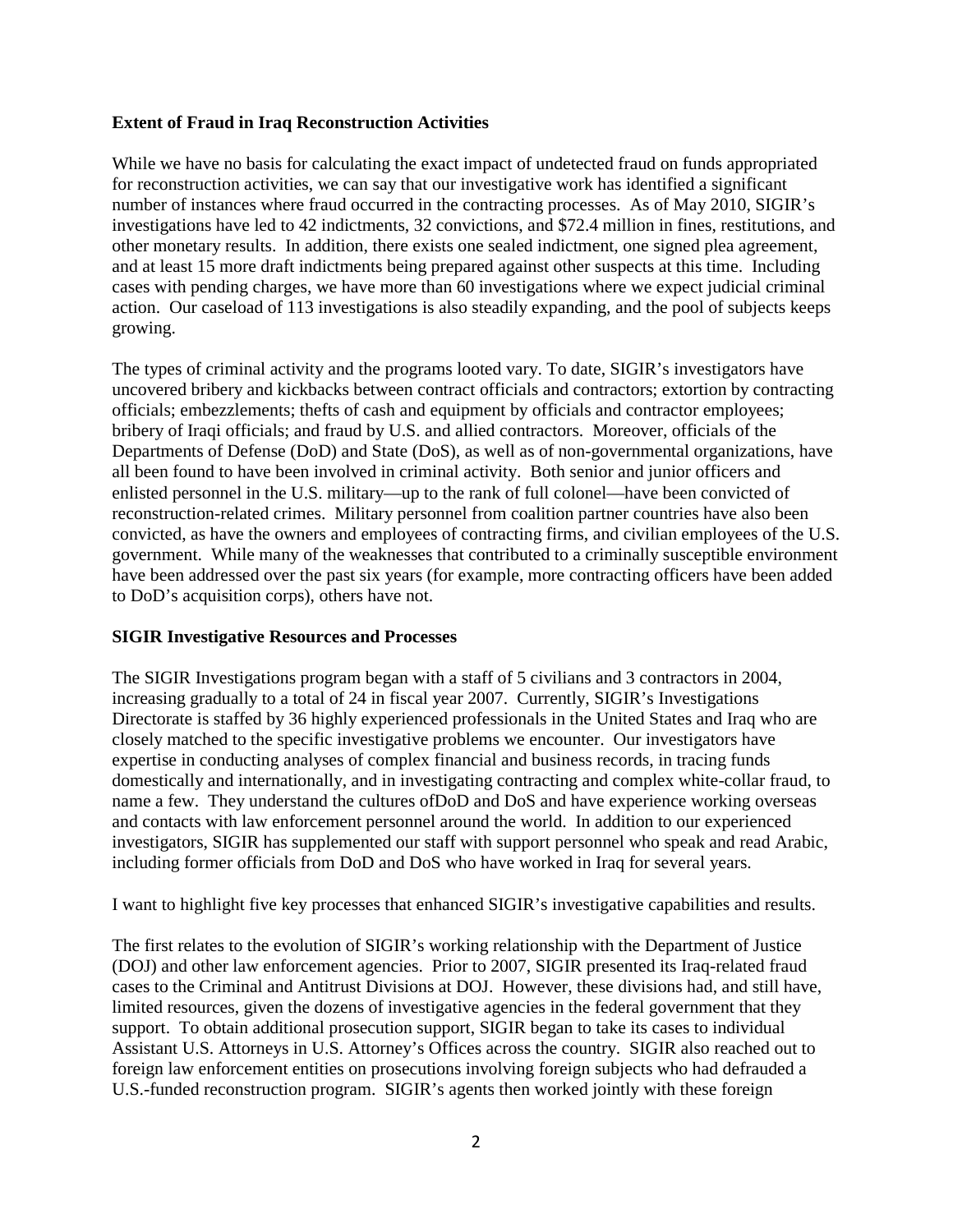agencies—and Iraqi authorities—assisting them in the prosecution of the subjects in their home countries.

The second is that we strategically co-located our investigators with other investigative organizations around the country where the heaviest workloads are found. We currently have nine field offices located in New York, Pennsylvania, North Carolina, Florida, Texas, Arizona, California, Michigan, and Ohio. This approach has proven to be highly successful in that we have been able to open and pursue cases in a much faster manner than when our staff was centrally located at SIGIR headquarters.

Third, we developed the SIGIR Prosecutorial Initiative, or SIGPRO. Beginning six months ago, SIGIR hired three highly experienced and respected former federal prosecutors and detailed them to the Criminal Division of the DOJ to work exclusively on cases in SIGIR's jurisdiction. This was accomplished through close collaboration with, and support from, senior DOJ officials. The SIGPRO attorneys work hand in hand with SIGIR's investigators on emerging cases to ensure that these cases are in the best posture for eventual successful prosecution. In addition to handling their own prosecutorial caseload, SIGPRO attorneys also work closely with Assistant U.S. Attorneys and other DOJ attorneys who are currently handling SIGIR matters, providing them with guidance that comes from a deep understanding of the unique field of contingency operations. The result is the vigorous prosecution of cases arising under SIGIR's jurisdiction, and the potential to create within the Department of Justice a new cell of expertise that will specialize in overseas contingency crimes—both criminal and civil.

Fourth, we also developed the FERRET program, which is short for the Forensic, Evaluation, Research, Recovery, and Enforcement Team. FERRET is a sensitive investigative program that utilizes investigative and audit techniques combining sophisticated data analysis combined with traditional investigative technique and coordination with other organizations such as the Financial Crimes Enforcement Network (FinCEN) within the Department of the Treasury. FINCEN supports SIGIR in its efforts to investigate financial crimes by providing access to financial data, analysis and case support. Tens of thousands of records are being reviewed in the context of the Iraq reconstruction program, an effort that has so far led to 45 open investigations involving 60 subjects.

Fifth, we implemented a forensic audit program in response to our mandate to forensically audit DoD, DoS, and U.S. Agency for International Development's Iraq reconstruction activity expenditures. The objectives of the forensic effort are to (1) identify indicators or fraud, waste, and abuse, (2) report on internal controls weaknesses, and (3) produce leads for criminal investigations. Using data-mining techniques, SIGIR is in the process of analyzing more than \$40 billion in transaction data associated with Iraq reconstruction activities.

### **Selected Prosecutions Resulting from SIGIR Investigations**

The following are several examples of cases resulting from SIGIR investigations that have been successfully prosecuted.

• The "Bloom-Stein" conspiracy, centered in Al-Hillah, Iraq, began with a whistleblower complaining to SIGIR about contracting irregularities. SIGIR auditors looked into the allegations, finding that contract awards to a particular U.S. contractor involved inflated charges, the circumvention of CPA regulations, improper disbursements, inferior work, and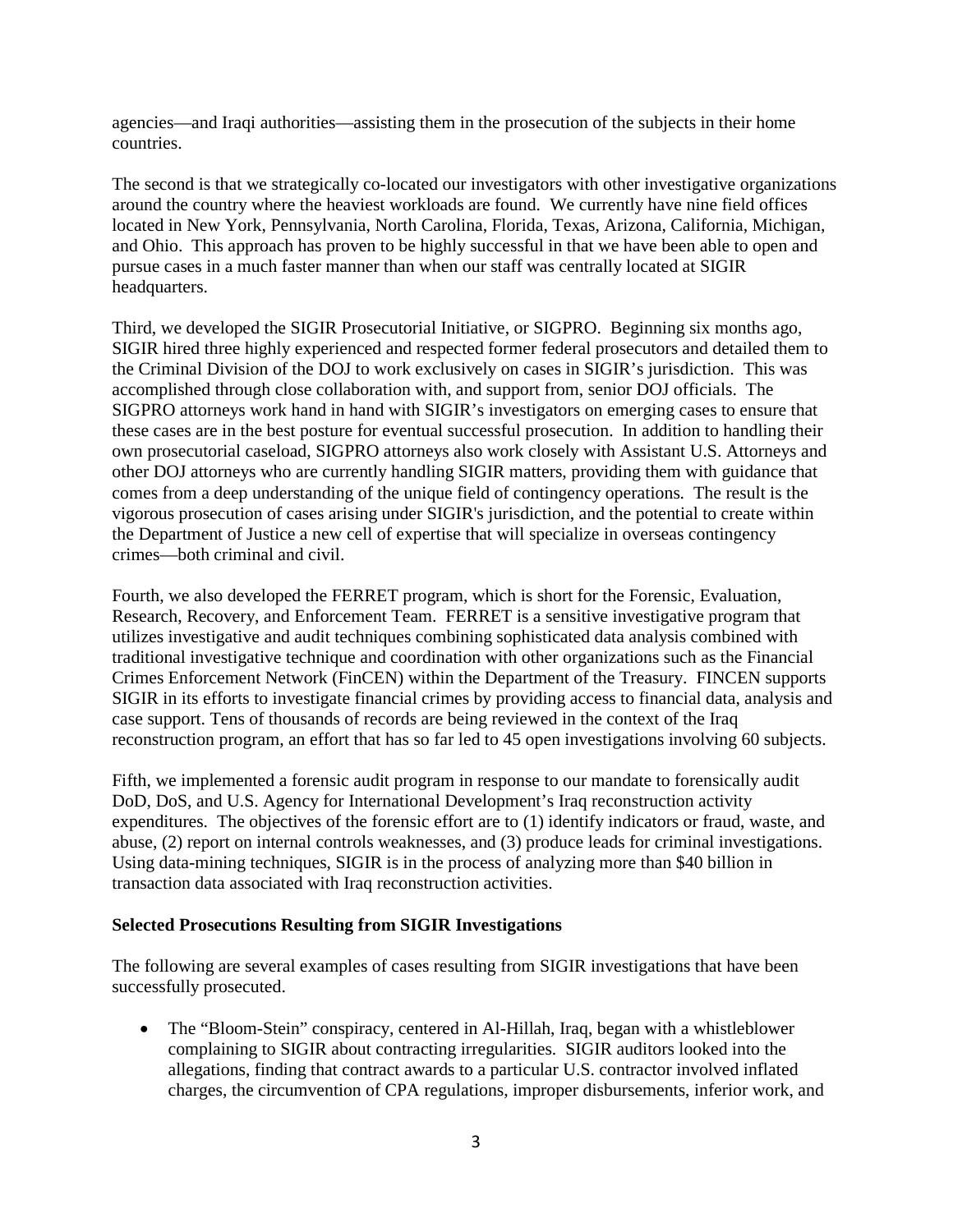work not performed. The resultant SIGIR investigation uncovered a scheme where millions of dollars were stolen from the CPA and more than a million dollars in cash, expensive vehicles, computers, jewelry, promises of employment, and other items of value were given by the contractor to numerous CPA contracting officials. The contractor also laundered in excess of \$2 million in cash from the Development Fund for Iraq that had been stolen from a CPA vault. In the end, the contractor and seven others individuals were convicted, including a full colonel, the second most-senior CPA official in the South Central Region, and three lieutenant colonels, one of whom was the Acting Comptroller for the CPA in the region.

- In one investigation in which we worked closely with representatives of the South Korean government, SIGIR found that South Korean military contracting personnel operating in northern Iraq were extorting payments from Iraqi contractors and inflating construction costs. These South Korean military personnel were responsible for administering U.S. Commander's Emergency Response Program and South Korean construction funds, but had minimal oversight by U.S. authorities. In fact, U.S. authorities had a difficult time obtaining access to their U.S.-funded construction sites. In this case, SIGIR brought in and worked with investigators from the South Korean Ministry of Defense and was provided substantial support by the U.S. Army Criminal Investigation Command. Ultimately, two South Korean Army officers and an enlisted soldier were convicted in South Korea and sent to prison.
- SIGIR investigators have also formed strong ties with investigators from the United Kingdom. One case involves a British contractor and a related U.S. firm who were paid \$8.5 million in Iraqi funds to provide armored vehicles for Iraqi Security Forces. The investigation found that the money was released by a U.S. bank to the British contractor after the contractor provided a false bill of lading to the bank. The bill of lading fraudulently represented that the vehicles had been received by the shipper and were in transit to Iraq when, in fact, no vehicles had been shipped. The U.S. contract official in Baghdad was never made aware of the request for payment, nor that the payment had ever been made. The U.S. contracting official terminated the contract after finding out the vehicles were not going to be delivered. To date, one American has pled guilty, two British nationals have been charged in England, and a third British subject has been arrested.
- In an example of a collaborative investigative effort within the U.S. government, SIGIR agents joined a multi-agency task force with the Army Criminal Investigation Command, the Defense Criminal Investigative Service, the Internal Revenue Service, the Naval Criminal Investigative Service, Immigration and Customs Enforcement, and the Federal Bureau of Investigation, that uncovered a wide-ranging bribery scheme involving contracts funded by Iraq Relief and Reconstruction Fund, the Iraq Security Forces Fund, and the Army Operations and Maintenance Fund. The investigation found that millions of dollars in bribes were paid to military and civilian contracting officers in return for awarding contracts to specific contractors. The investigation has involved contracts dating back to 2004 specifically, a CPA contract valued at more than \$12 million annually to build and operate a series of warehouses in Iraq. A senior member of the selection board for the contract accepted gifts in exchange for his assistance to the winning bidder. To date, the efforts of the task force have resulted in the indictment of 13 individuals, with 11 convictions and fines, forfeitures, and recoveries of more than \$37.6 million.